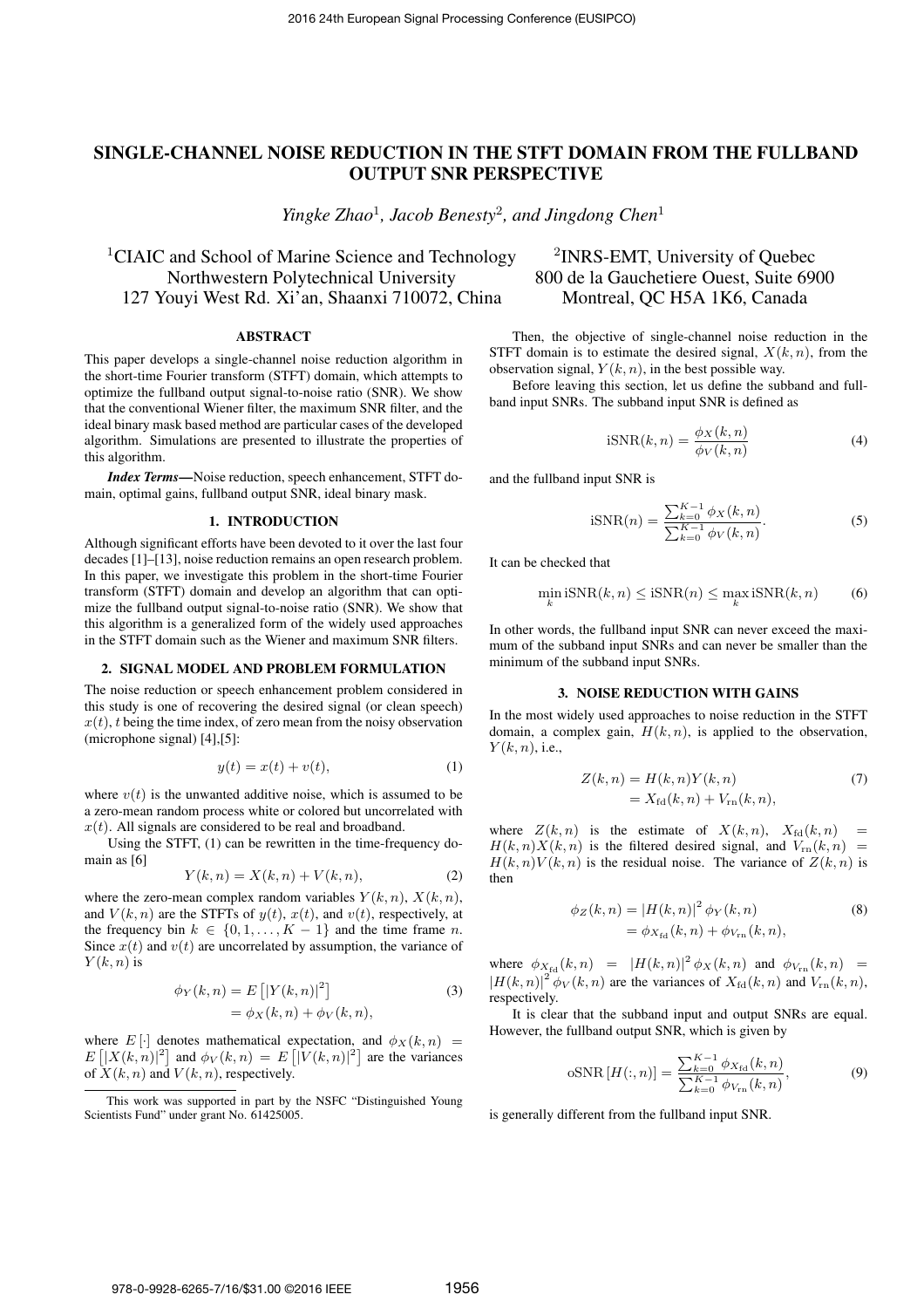The objective of this work is to find the *K* subband gains,  $H(k, n), k = 0, 1, \ldots, K - 1$ , in such a way that the fullband output SNR is as large as possible or, at least, greater than the fullband input SNR, i.e.,  $\text{oSNR}[H(:, n)] > \text{iSNR}(n)$ .

To simplify the notation, we denote  $\text{isNR}(k, n)$  by  $\lambda(k, n)$ from now on. We also re-order the subband input SNRs in the following way:

$$
\lambda(k_0, n) \geq \lambda(k_1, n) \geq \cdots \geq \lambda(k_{K-1}, n), \qquad (10)
$$

where  $k_i$ ,  $i = 0, 1, \ldots, K - 1$  and  $k_i \in \{0, 1, \ldots, K - 1\}$ . Given (7) and (10), one can write the fullband output SNR as

$$
\text{oSNR}[\mathbf{h}(n)] = \frac{\mathbf{h}^{H}(n)\mathbf{D}_{X}(n)\mathbf{h}(n)}{\mathbf{h}^{H}(n)\mathbf{D}_{V}(n)\mathbf{h}(n)} = \frac{\sum_{i=0}^{K-1} |H(k_{i}, n)|^{2} \phi_{X}(k_{i}, n)}{\sum_{i=0}^{K-1} |H(k_{i}, n)|^{2} \phi_{V}(k_{i}, n)},
$$
\n(11)

where

$$
\mathbf{h}(n) = [H (k_0, n) H (k_1, n) ... H (k_{K-1}, n)]^T
$$
 (12)

is a filter of length *K* containing all the subband gains, the superscripts  $^T$  and  $^H$  are the transpose and conjugate-transpose operators, respectively, and

$$
\mathbf{D}_{X}(n) = \text{diag} \left[ \phi_{X}\left(k_{0}, n\right), \phi_{X}\left(k_{1}, n\right), \ldots, \phi_{X}\left(k_{K-1}, n\right) \right], (13)
$$

$$
\mathbf{D}_V(n) = \text{diag} \left[ \phi_V(k_0, n), \phi_V(k_1, n), \dots, \phi_V(k_{K-1}, n) \right], (14)
$$

are two diagonal matrices. It can be checked that

$$
\mathbf{D}_V^{-1}(n)\mathbf{D}_X(n) = \text{diag}\left[\lambda(k_0, n), \lambda(k_1, n), \ldots, \lambda(k_{K-1}, n)\right]
$$

is also a diagonal matrix containing all the *K* subband input SNRs ordered from the largest to the smallest.

Now, we give two interesting properties.

Property 3.1: With 
$$
\lambda(k_0, n) \geq \lambda(k_1, n) \geq \cdots \geq \lambda(k_{K-1}, n) \geq 0
$$
, we have

$$
\frac{\sum_{i=0}^{K-1} |\alpha_i(n)|^2 \lambda(k_i, n)}{\sum_{i=0}^{K-1} |\alpha_i(n)|^2} \le \frac{\sum_{i=0}^{K-2} |\alpha_i(n)|^2 \lambda(k_i, n)}{\sum_{i=0}^{K-2} |\alpha_i(n)|^2} \le \cdots
$$

$$
\cdots \le \frac{\sum_{i=0}^{1} |\alpha_i(n)|^2 \lambda(k_i, n)}{\sum_{i=0}^{1} |\alpha_i(n)|^2} \le \lambda(k_0, n) \quad (15)
$$

or, equivalently,

$$
\frac{\sum_{i=0}^{K-1} |\alpha_i(n)|^2 \phi_X(k_i, n)}{\sum_{i=0}^{K-1} |\alpha_i(n)|^2 \phi_V(k_i, n)} \le \frac{\sum_{i=0}^{K-2} |\alpha_i(n)|^2 \phi_X(k_i, n)}{\sum_{i=0}^{K-2} |\alpha_i(n)|^2 \phi_V(k_i, n)} \le \cdots
$$

$$
\cdots \le \frac{\sum_{i=0}^{1} |\alpha_i(n)|^2 \phi_X(k_i, n)}{\sum_{i=0}^{1} |\alpha_i(n)|^2 \phi_V(k_i, n)} \le \frac{\phi_X(k_0, n)}{\phi_V(k_0, n)}, \quad (16)
$$

where  $\alpha_i(n)$ ,  $i = 0, 1, \ldots, K - 1$  are arbitrary complex numbers with at least one of them different from 0.

*Property 3.2:* With  $\lambda(k_0, n) \geq \lambda(k_1, n) \geq \cdots \geq$  $\lambda(k_{K-1}, n) \geq 0$ , we have

$$
\lambda(k_{K-1}, n) \le \frac{\sum_{i=0}^{1} |\beta_{K-1-i}(n)|^2 \lambda(k_{K-1-i}, n)}{\sum_{i=0}^{K-1} |\beta_{K-1-i}(n)|^2} \le \cdots
$$

$$
\cdots \le \frac{\sum_{i=0}^{K-2} |\beta_{K-1-i}(n)|^2 \lambda(k_{K-1-i}, n)}{\sum_{i=0}^{K-2} |\beta_{K-1-i}(n)|^2} \le \frac{\sum_{i=0}^{K-1} |\beta_{K-1-i}(n)|^2 \lambda(k_{K-1-i}, n)}{\sum_{i=0}^{K-2} |\beta_{K-1-i}(n)|^2} \tag{17}
$$

or, equivalently,

$$
\frac{\phi_X(k_{K-1},n)}{\phi_V(k_{K-1},n)} \le \frac{\sum_{i=0}^1 |\beta_{K-1-i}(n)|^2 \phi_X(k_{K-1-i},n)}{\sum_{i=0}^1 |\beta_{K-1-i}(n)|^2 \phi_V(k_{K-1-i},n)} \le \dots \le \frac{\sum_{i=0}^{K-2} |\beta_{K-1-i}(n)|^2 \phi_X(k_{K-1-i},n)}{\sum_{i=0}^{K-2} |\beta_{K-1-i}(n)|^2 \phi_V(k_{K-1-i},n)} \le \frac{\sum_{i=0}^{K-1} |\beta_{K-1-i}(n)|^2 \phi_X(k_{K-1-i},n)}{\sum_{i=0}^{K-1} |\beta_{K-1-i}(n)|^2 \phi_V(k_{K-1-i},n)}, \quad (18)
$$

where  $\beta_{K-1-i}(n)$ ,  $i = 0, 1, \ldots, K-1$  are arbitrary complex numbers with at least one of them different from 0.

The previous inequalities can be easily shown by induction. It follows then that $<sup>1</sup>$ </sup>

$$
\lambda(k_{K-1}, n) \leq \mathrm{oSNR}\left[\mathbf{h}(n)\right] \leq \lambda(k_0, n), \forall \mathbf{h}(n),\tag{19}
$$

as well as the inequalities in (6). Clearly, both the fullband input and output SNRs can never exceed the maximum subband input SNR.

# 4. DETERMINATION OF THE GAINS FROM THE FULLBAND OUTPUT SNR

The filter,  $h(n)$ , that maximizes the fullband output SNR given in (11) is simply the eigenvector corresponding to the maximum eigenvalue of the matrix  $\mathbf{D}_V^{-1}(n)\mathbf{D}_X(n)$ . Since this matrix is diagonal, its maximum eigenvalue is its largest diagonal element, i.e.,  $\lambda$  ( $k_0$ , *n*). As a consequence, the maximum SNR filter is

$$
\mathbf{h}_{\alpha_0}(n) = \alpha_0(n)\mathbf{i}_0,\tag{20}
$$

where  $\alpha_0(n) \neq 0$  is an arbitrary complex number and i<sub>0</sub> is the first column of the  $K \times K$  identity matrix,  $\mathbf{I}_K$ . Equivalently, we can write (20) as

$$
\begin{cases} H_{\alpha_0}(k_0, n) = \alpha_0(n) \\ H(k_i, n) = 0, \quad i = 1, 2, \dots, K - 1 \end{cases}
$$
 (21)

With (20), we get the maximum possible fullband output SNR, which is

$$
\text{oSNR}[\mathbf{h}_{\alpha_0}(n)] = \lambda(k_0, n)
$$
  
= 
$$
\max_{k} \text{iSNR}(k, n) \geq \text{iSNR}(n).
$$
 (22)

As a result,

$$
\text{oSNR}\left[\mathbf{h}_{\alpha_0}(n)\right] \ge \text{oSNR}\left[\mathbf{h}(n)\right], \forall \mathbf{h}(n). \tag{23}
$$

The estimate of the desired signal with the filter given (20) is

$$
\begin{cases}\n\widehat{X}_{\alpha_0}(k_0, n) = H_{\alpha_0}(k_0, n) Y(k_0, n) \\
\widehat{X}(k_i, n) = 0, i = 1, 2, \dots, K - 1\n\end{cases}
$$
\n(24)

Now, we need to determine  $\alpha_0(n)$ . There are at least two ways to find this parameter. The first one is by minimizing the meansquared error (MSE) between  $X(k_0, n)$  and  $\widehat{X}_{\alpha_0}(k_0, n)$ , i.e.,

$$
J\left[H_{\alpha_0}(k_0,n)\right] = E\left[\left|X\left(k_0,n\right) - H_{\alpha_0}(k_0,n)Y\left(k_0,n\right)\right|^2\right].
$$
\n(25)

<sup>&</sup>lt;sup>1</sup>This is also a consequence of the fullband output SNR in  $(11)$ , whose form is the generalized Rayleigh quotient.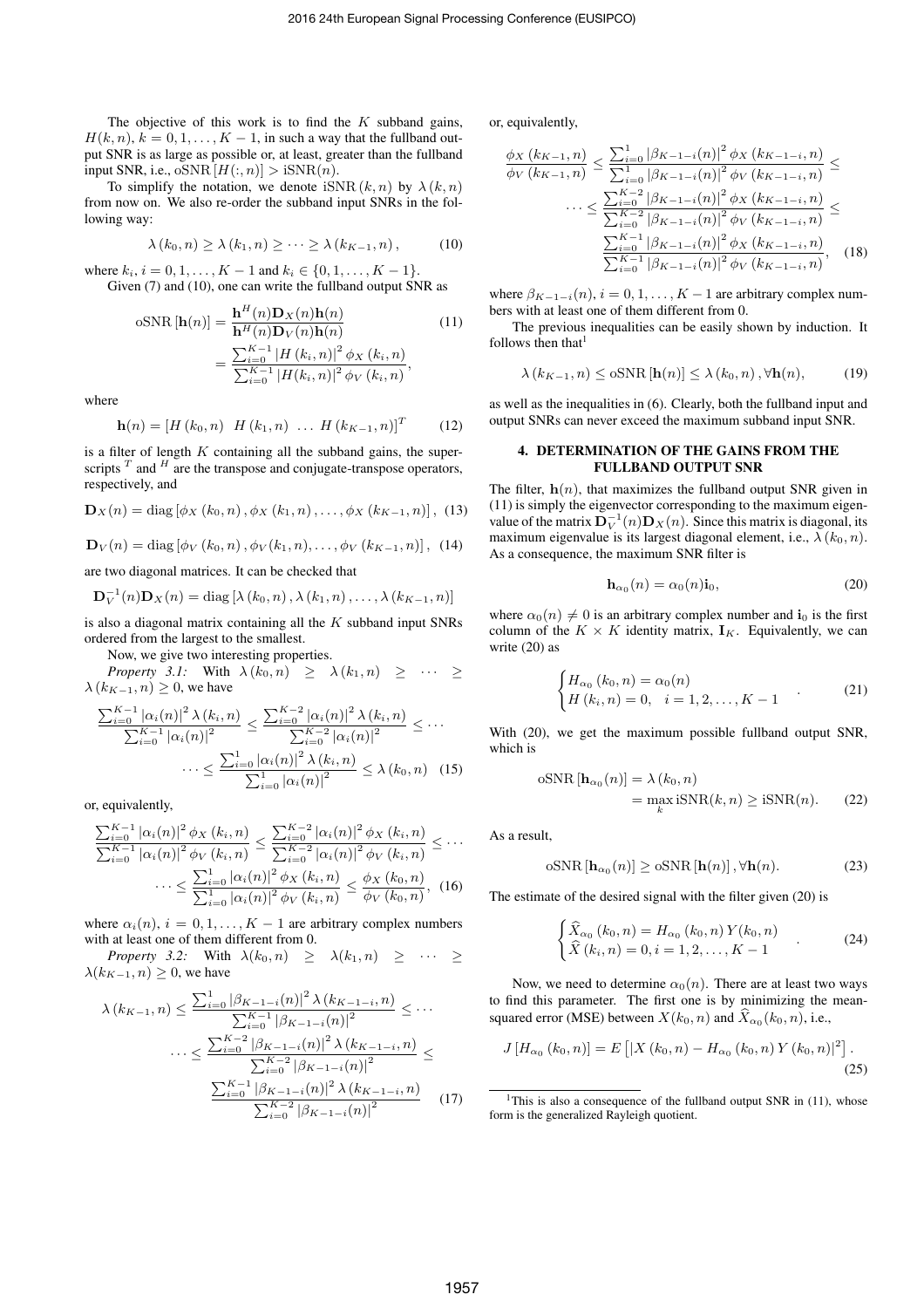The second possibility is to minimize the distortion-based MSE, i.e.,

$$
J_{\mathrm{d}}\left[H_{\alpha_{0}}\left(k_{0},n\right)\right] = E\left[\left|X\left(k_{0},n\right) - H_{\alpha_{0}}\left(k_{0},n\right)X\left(k_{0},n\right)\right|^{2}\right].
$$
\n(26)

The minimization of  $J[H_{\alpha_0}(k_0,n)]$  leads to

$$
H_{\alpha_0, \mathcal{W}}(n) = \frac{\text{iSNR}(k_0, n)}{1 + \text{iSNR}(k_0, n)},\tag{27}
$$

which is the Wiener gain at the frequency bin  $k_0$ . Similarly, the minimization of  $J_d$  [ $H_{\alpha_0}$  ( $k_0$ *, n*)] gives

$$
H_{\alpha_0, \mathcal{U}}(n) = 1,\tag{28}
$$

which is the unitary gain at the frequency bin  $k_0$ .

Expressions (27) and (28) give two different maximum fullband SNR filters. While they both maximize the fullband output SNR, these two filters may introduce a significant amount of distortion to the desired signal, since all its frequency bins are forced to be 0 except at  $k_0$ . A much better approach when we deal with broadband signals such as speech is to form the filter from a linear combination of the eigenvectors corresponding to the  $P(\leq K)$  largest eigenval**ues of**  ${\bf D}_V^{-1}(n){\bf D}_X(n)$ , i.e.,

$$
\mathbf{h}_{\alpha_{0:P-1}}(n) = \sum_{p=0}^{P-1} \alpha_p(n) \mathbf{i}_p
$$
  
=  $\mathbf{h}_{\alpha_{0:P-2}}(n) + \alpha_{P-1}(n) \mathbf{i}_{P-1},$  (29)

where  $\alpha_p(n)$ ,  $p = 0, 1, \ldots, P - 1$  are arbitrary complex numbers with at least one of them different from 0 and  $\mathbf{i}_p$  is the  $(p+1)$ th column of  $I_K$ . We can also write (29) as

$$
\begin{cases}\nH_{\alpha_p}(k_p, n) = \alpha_p(n), & p = 0, 1, \dots, P - 1 \\
H(k_i, n) = 0, & i = P, P + 1, \dots, K - 1\n\end{cases}
$$
\n(30)

Hence, an estimate of the desired signal is

$$
\begin{cases}\n\widehat{X}_{\alpha_p}(k_p, n) = H_{\alpha_p}(k_p, n) Y(k_p, n), & p = 0, 1, \dots, P - 1 \\
\widehat{X}(k_i, n) = 0, & i = P, P + 1, \dots, K - 1\n\end{cases} \tag{31}
$$

To find the  $\alpha_p$ 's, we can either optimize  $J[H_{\alpha_0}(k_0,n)]$  or  $J_d$  [ $H_{\alpha_0}$  ( $k_0$ , *n*)]. The first one leads to the Wiener gains at the frequency bins  $k_p$ ,  $p = 0, 1, ..., P - 1$ , i.e.,

$$
H_{\alpha_p, \mathcal{W}}(k_p, n) = \frac{\text{iSNR}(k_p, n)}{1 + \text{iSNR}(k_p, n)}, \ p = 0, 1, \dots, P - 1,
$$
 (32)

while the second one gives the unitary gains at the frequency bins  $k_p, p = 0, 1, \ldots, P-1$ , i.e.,

$$
H_{\alpha_p, U}(k_p, n) = 1, p = 0, 1, \dots, P - 1.
$$
 (33)

The filters (of length *K*) corresponding to (32) and (33) are, respectively,

$$
\mathbf{h}_{W,P}(n) = \begin{bmatrix} H_{\alpha_p, W}(k_0, n) & \dots & H_{\alpha_p, W}(k_{P-1}, n) & 0 & \dots & 0 \end{bmatrix}^T
$$
\n(34)

and

$$
\mathbf{h}_{U,P}(n) = [1 \ \dots \ 1 \ 0 \ \dots \ 0]^T. \tag{35}
$$

For  $P = K$ ,  $\mathbf{h}_{W,K}(n)$  corresponds to the classical Wiener approach and  $\mathbf{h}_{U,K}(n)$  is the identity filter, which does not affect the observations. Clearly,  $\mathbf{h}_{U,P}(n)$  corresponds to the ideal binary mask [7], since the subband observation signals with the *P* largest subband input SNRs are not affected while the  $K - P$  others with the smallest subband input SNRs are put to 0. We should always have

$$
\text{oSNR}[\mathbf{h}_{\text{U},P}(n)] \leq \text{oSNR}[\mathbf{h}_{\text{W},P}(n)].\tag{36}
$$

From property 3.1, we deduce that

$$
\text{iSNR}(n) \leq \text{oSNR}[\mathbf{h}_{\mathbf{W},K}(n)] \leq \text{oSNR}[\mathbf{h}_{\mathbf{W},K-1}(n)]
$$
  

$$
\leq \cdots \leq \text{oSNR}[\mathbf{h}_{\mathbf{W},1}(n)] = \lambda(k_0, n) \tag{37}
$$

and

$$
iSNR(n) = oSNR [\mathbf{h}_{U,K}(n)] \leq oSNR [\mathbf{h}_{U,K-1}(n)]
$$
  

$$
\leq \cdots \leq oSNR [\mathbf{h}_{U,1}(n)] = \lambda (k_0, n).
$$
 (38)

## 5. SIMULATIONS

We have presented the single-channel noise reduction problem in the STFT domain and discussed the design of the optimal gains to reduce noise and improve the fullband output SNR. In this section, we study the performance through experiments. The clean speech signal used in the experiments is taken from the TIMIT database [8]. The speech signals of twenty different speakers are used. The original sampling rate of the TIMIT database is 16 kHz; but we downsampled the signals into 8 kHz as we are interested in telecommunication applications with narrowband speech. The noisy signal is then generated by adding either a simulated white Gaussian noise or a prerecorded real-environment noise to the clean speech with the noise signal being properly scaled to control the input SNR. The signal is split into short frames with a frame length of 128 (a Kaiser window is applied) and an overlapping factor of 75%. A 128-point FFT is subsequently used to transform each frame into the STFT domain. An optimal filter is then constructed and applied to the noisy speech signal to reduce noise. Finally, the time-domain speech estimate is obtained by using the inverse STFT. In our simulations, the parameter *P* is determined as follows. We set a threshold,  $\delta$ , and the value of *P* is equal to the number of subbands with subband input SNRs being larger than or equal to  $\delta$ .

The estimate of the noise variance is achieved with the minima controlled recursive averaging approach (MCRA) [9]. We also need to know the variance of  $Y(k, n)$ , which is estimated using the following recursive method:

$$
\widehat{\phi}_Y(k,n) = \alpha_y \widehat{\phi}_Y(k,n-1) + (1-\alpha_y)|Y(k,n)|^2, \qquad (39)
$$

where  $0 < \alpha_y < 1$  is a forgetting factor. In our simulations, the value of  $\alpha_y$  is set to 0.32. Once the variance of the noise and noisy signals are computed, the noise reduction filter is then constructed according to (34).

In order to evaluate the performance, we use three measures in our simulations: the fullband output SNR, the fullband speech distortion index [11], and the perceptual evaluation of speech quality (PESQ) [12]. Both the fullband output SNR and the fullband speech distortion index are computed in the time domain. We have 20 speakers and 10 sentences from each speaker. The fullband output SNR and the fullband speech distortion index are computed for each sentence with a long time average and results are then averaged over to obtain the overall performance. The PESQ result is computed according to [12], [13]. Briefly, for a given noise condition, the PESQ score is computed for every speaker. The PESQ mean opinion score